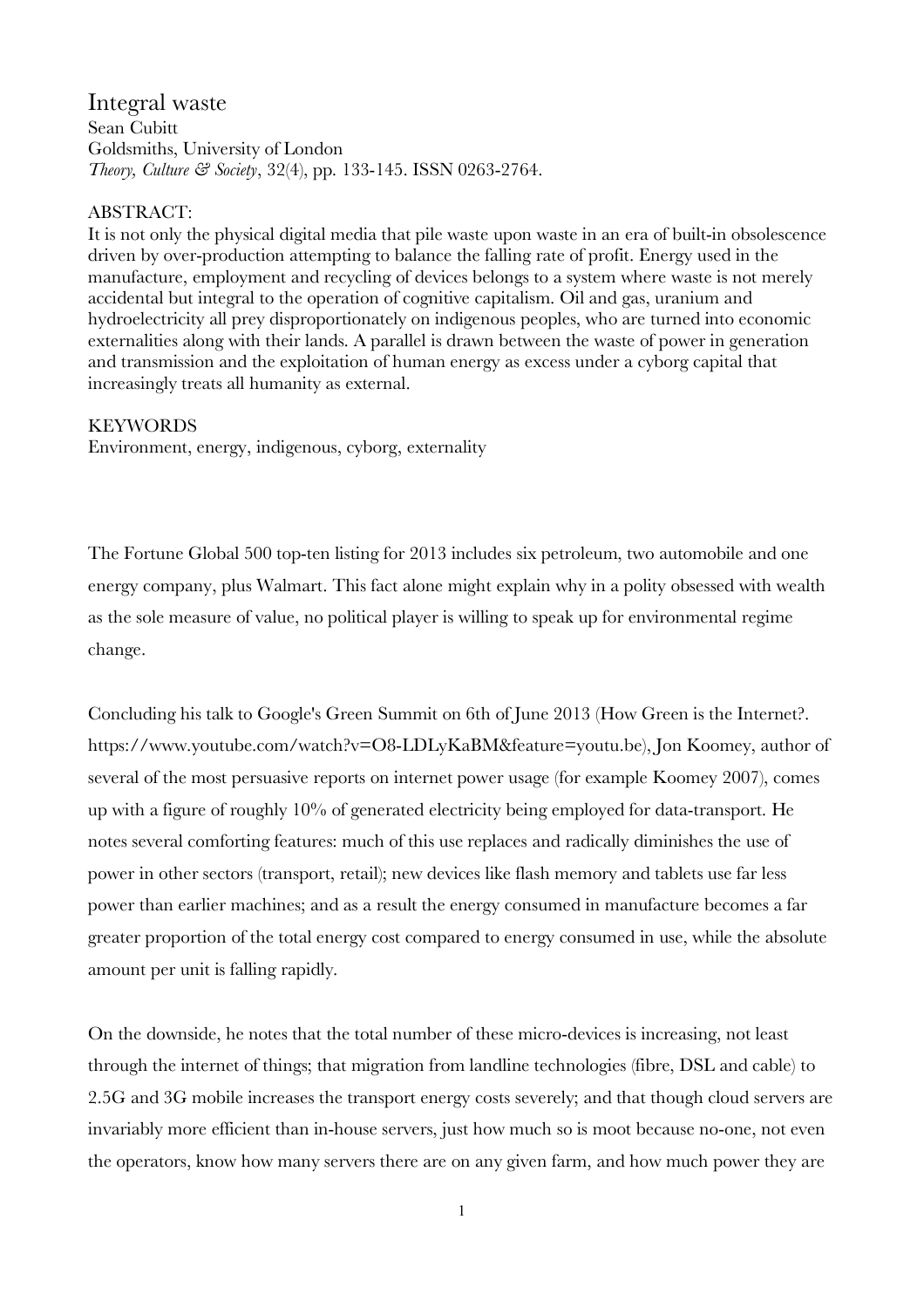using.

Koomey is unusual in mentioning two factors that are usually left out of account, the cost of transmitting electricity itself from generator to end-user, and the Enron-engineered California blackouts of 2000, which he raises only to dismiss the thesis that they were a result of increasing internet traffic. In his history of blackouts in the USA, David E Nye (2010), our premier historian of electric power, is adamant that both the Californian event and the North East blackouts of 2003 were encouraged (though not caused in any direct sense) by under-investment in infrastructure and maintenance following the separation and privatisation of generation and transmission businesses, enhanced in the latter case by the development of real-time spot-markets in electrical power. Thus ironically computer-controlled trading was a significant contributor to the collapse of power to computing, including those responsible for viring power flows in response to real-time trades.

Jane Bennett (2010) is undoubtedly correct in arguing that the complexity of networks lends itself to chaotic amplifications of ripple effects; but the complexity is increased manifold by the introduction of algo trading, and its effects magnified by the disincentive to care for lines and plant. Even more significant is the fundamental design feature of contemporary power systems: the placement of massive generating plants at significant distances from users, a feature which enhances their centralisation in large corporations and reduces the possibility for small traders to enter the market for local generation and delivery. Because the wastage associated with distance transmission is integral to the engineering model, it never appears as a cost, even when server farm providers apply themselves to building farms close to generation sites to minimise their energy costs.

Economists recognise that certain features of the economy can be excluded from their calculations because they come at no direct cost. These features are referred to as 'externalities'. Such for example are the environmental impacts of electrical installations – of power lines and pylons, or indeed of wind turbines, which are of social and political concern but have no determining economic features. To some extent these examples might be read as purely aesthetic (granted concerns about impacts of turbines on migrating birds), though it is important to record that aesthetics are externalities as far as the economists, and as far as economic transactions and accounts, are concerned.

Koomey is very explicit about his methods, and about what he includes and excludes from his account. Notably absent are the *energy* costs of disposal of old machines: transport, recycling,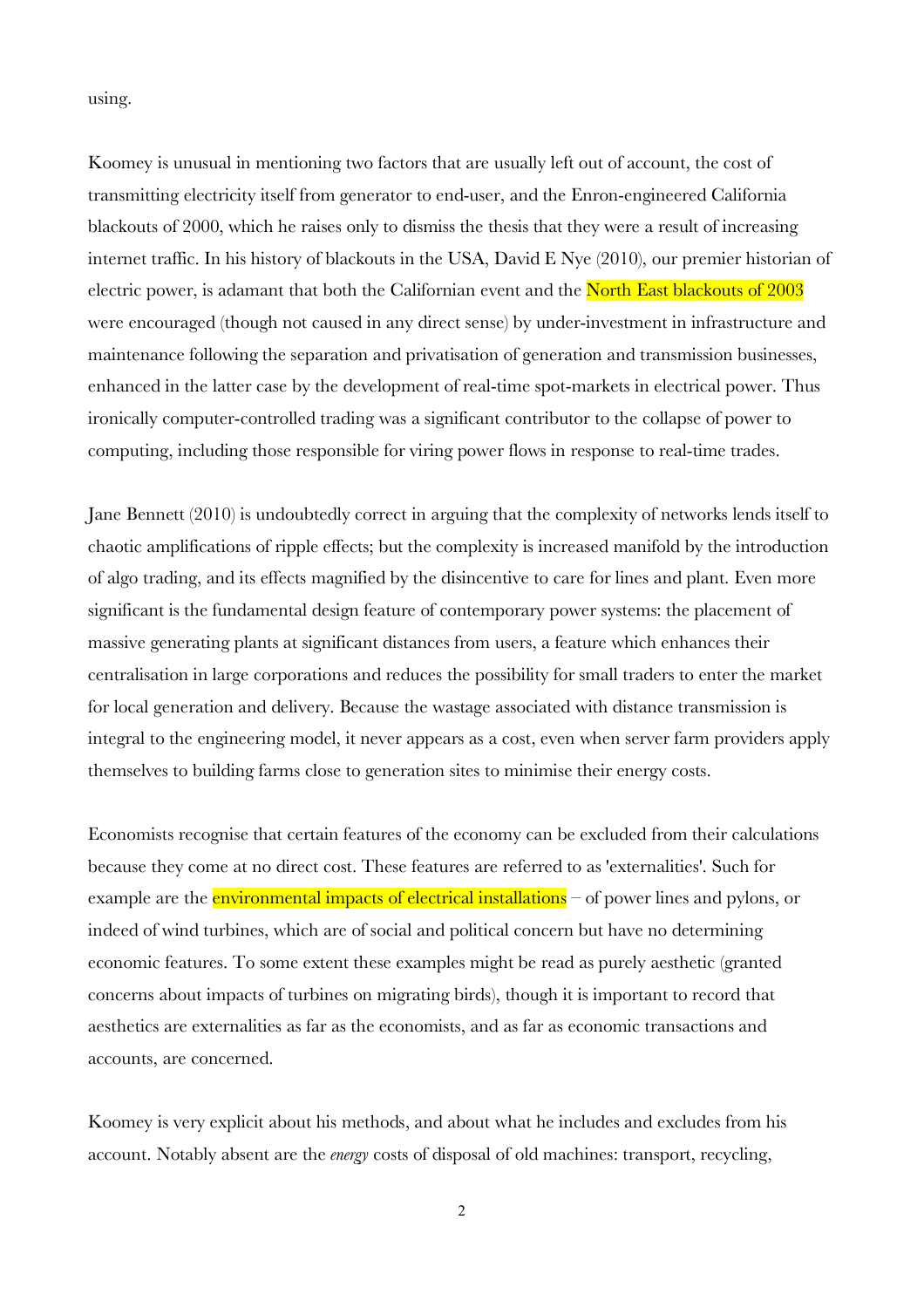redemption of valuable materials, landfill. True externalities here are the human costs of handling toxic materials. Recycling involves carefully separating valueless plastics from valuable metals, but the revenues are too small to support industrialisation, so the work is undertaken in impoverished villages, notoriously on the coasts of Ghana, Nigeria, India and China. The health and welfare of the workers is external to economics; and because the energy source is human labour, it does not appear in the well-meant reformist accounting proposed by Koomey either.

Equally, while Koomey includes the energy costs of manufacture, he doesn't include the energy required to extract raw materials for manufacture. Again, the condition of miners and others involved in the extraction industry, and the environmental and health costs to local regions equally fall into the externality category. The rationale for this particular feature depends on the geological characteristics of extraction, of both energy and materials, which, since the exhaustion of resources near the metropolitan centres, tend to be found in areas remote from the population centres where end-products are consumed. Overwhelmingly, these geological resources are sourced in lands previously deemed worthless and therefore earmarked as reservations for displaced indigenous peoples during the period of European imperial expansion from the 18th to the 20th centuries. Today even those badlands are open for business.

After the 87 day spill from the Deepwater Horizon rig in the Gulf of Mexico that began on the 20th of April 2010, killing 11 people and damaging coastal industry and environments from Louisiana to Texas, BP established a fund of \$20 billion for individual claimants, were billed for \$4.5 billion in fines and paid for a \$594 million early settlement fund. Contrast Ogoniland where according to the Center for Constitutional Rights (2009), 'An estimated 1.5 million tons of oil has spilled in the Niger Delta ecosystem over the past 50 years. This amount is equivalent to about one "Exxon Valdez" spill in the Niger Delta each year'. Royal Dutch Shell offered \$15.5 million to the families of Ken Saro-Wiwa and the Ogoni Nine in a 'humanitarian' gesture following the oil protesters' deaths in 1995. No other major payments have been recorded.

Petroecuador, the national oil company, took over the assets of Texaco in the headwaters of the Amazon after the Frente de Defensa de la Amazonia (www.texacotoxico.org), a coalition of indigenous Amazonians, took out a lawsuit against the American company in 1993. Nineteen years later, after the election of a socialist and indigenist government, Ecuadorian courts awarded damages of \$18 billion against Chevron, who had taken over Texaco. Chevron however declared that they were not liable, that Texaco settled all clean-up costs to the satisfaction of a previous US-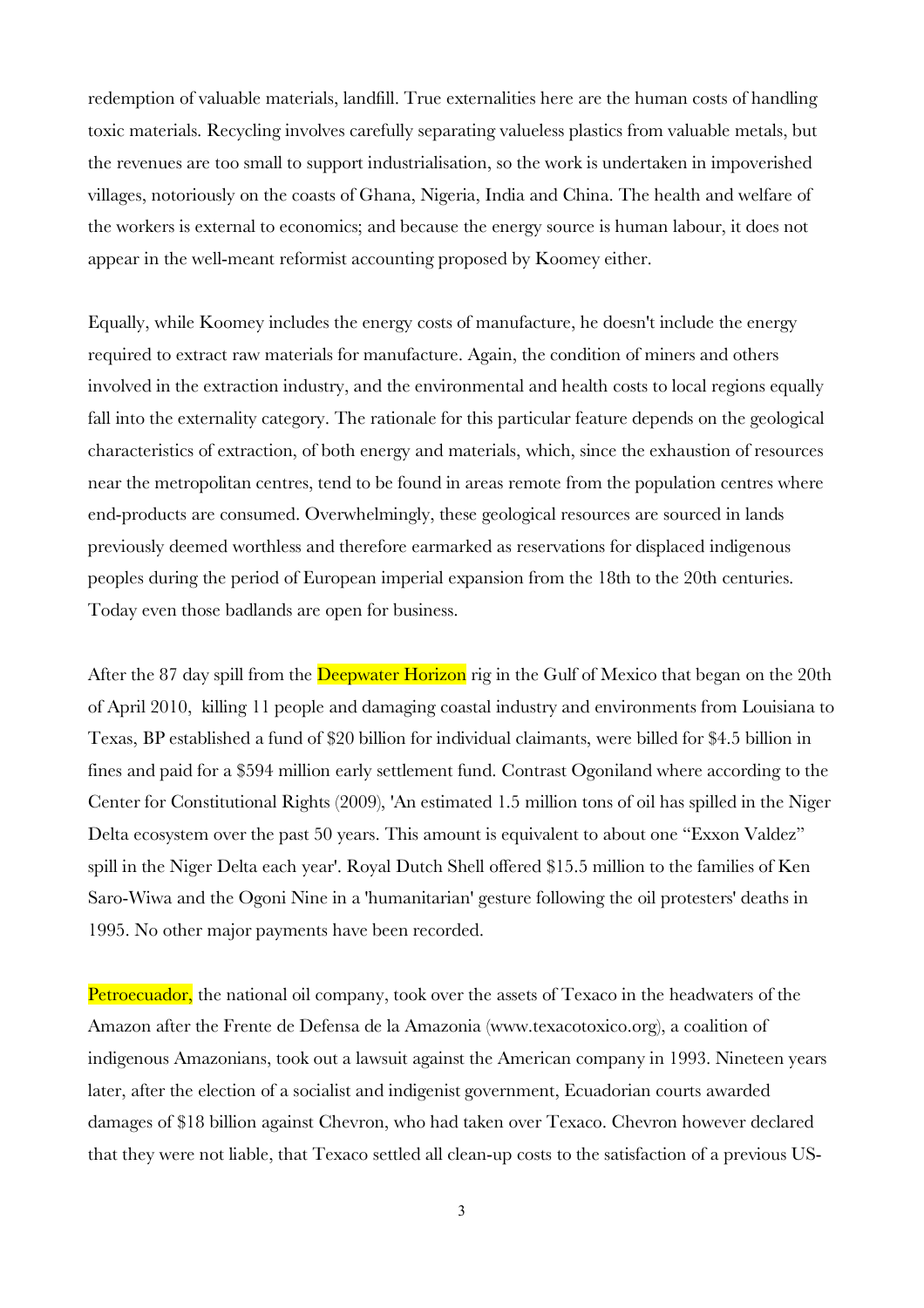friendly government, that Ecuador had no legal rights in the matter, and that since they had no assets in Ecuador, they were in a position to refuse to pay. Chevron lawyers immediately lodged an appeal. Not only is legal delay a typical corporate strategy; even the attempt to place a cash value on environmental vandalism, the better to walk away from the consequences, is insulting. It places the environment of the Quechua, Cofán, Scoya, Shuar, Siona and Huaorani indigenous peoples whose home this is inside a regime of exchange values which is entirely incommensurate with their beliefs and values.

Few things illustrate the suicidal tendency of the corporate cyborg more than the **Arctic oil rush**. The first to feel its effects are once again indigenous people. Russian Sami in the Murmansk area have been campaigning against mineral extraction since the 1990s: now like their cousins in northern Scandinavia, they face losing their reindeer pasture and migration routes to oil installations and pipelines. Partly because of the extreme conditions, and partly because the sites are so far from centres of control and oversight, Russian pipelines are especially prone to leaks. No official figures are available, but excluding floating rigs, according to Greenpeace (2013), 'The Russian oil industry spills more than 30 million barrels on land each year – seven times the amount that escaped during the Deepwater Horizon disaster', of which 4 million barrels make their way down thawing rivers into the Arctic Ocean. The Arctic is home to four million indigenous people, dependent on herding, hunting and fishing, all of them not only threatened but actively in decline due to oil and gas exploration. Life expectancy is dramatically shorter than among comparable populations in those areas like the Yamal Peninsula, described by Vladimir Putin as 'the world's storehouse' of gas and oil (http://www.reuters.com/article/2009/10/06/us-russia-yamal-nenetsidUSTRE5953ZB20091006). The world's, in name only, but certainly not the storehouse of the Nenets whose traditions place them here for over 5,000 years

For even longer, 50,000 years, **indigenous Australians** have lived in the Northern Territories. The Kakadu National Park is a UNESCO World Heritage site: escarpments with natural caves and scrub and vast billabong systems. When the first Australians walked here across the land bridge from New Guinea and saw these small highland savannahs overlooking an endlessly stocked larder of plants, fruits, fish and animals, they must have felt they had at last reached home after their long wandering out of Africa. Their rock art has been maintained alongside traditional means for preserving and harvesting the land ever since. But the discovery of uranium in the 1950s led to the establishment of uranium mines at sites at Jabiluka and the open-cast **Ranger Mine**, both nominally outside the Park though surrounded by it. The rainy season in the Top End of Australia is biblical: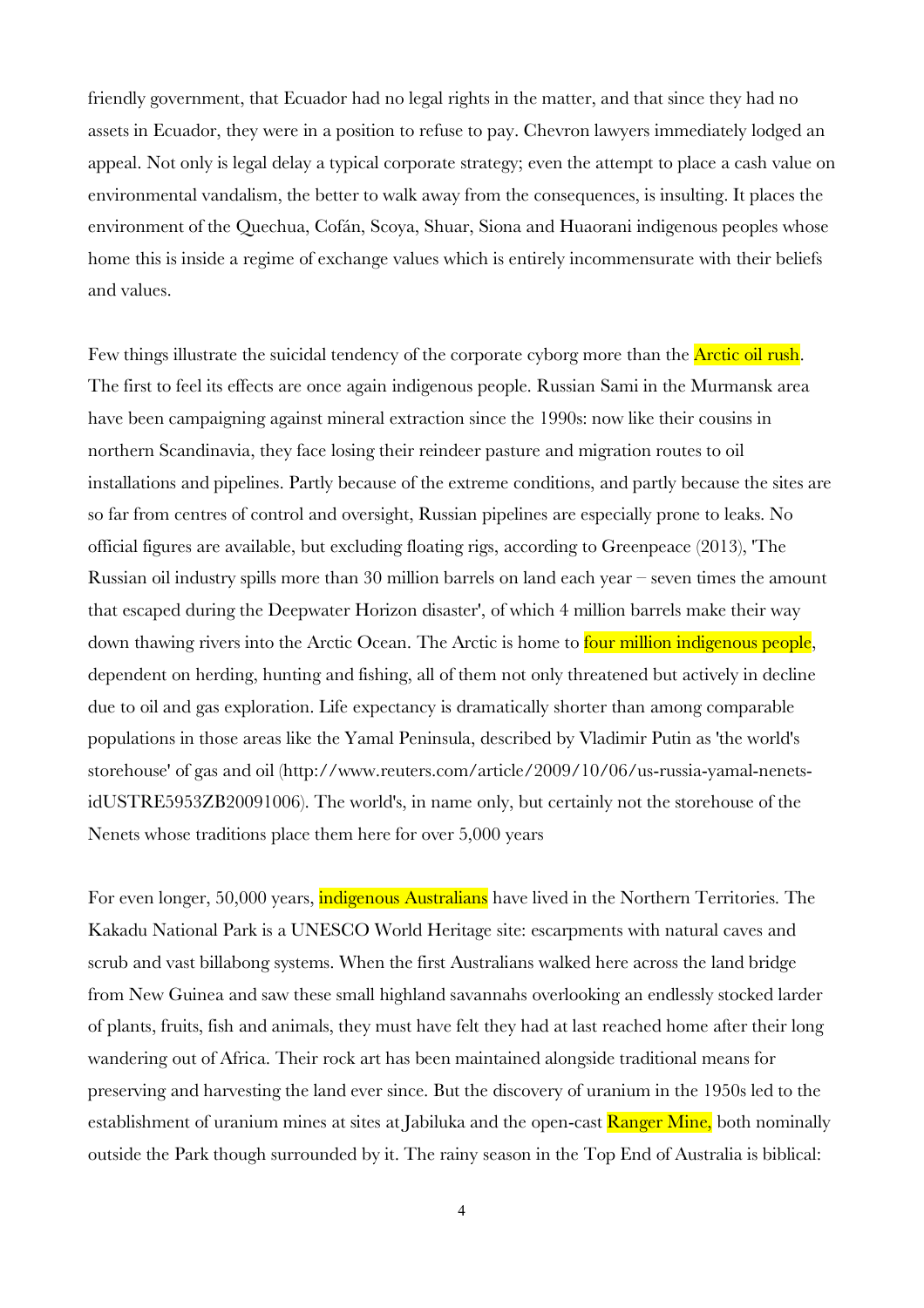tailings from subterranean mining at Jabiluka and the vast open pits of the Ranger flood every year. The result is caught in bullet points from an **Australian Senate report:** 

> • Potential damage to the ecology of the Park from contaminated water from the mine site;

• The disposal of tailings and the leaching of uranium from the tailings into the water system of the Park;

• Threats to the health of workers and the local population from radiation;

• Threats to the cultural heritage of the Aboriginal population, including possible damage to significant art, archaeological and sacred sites; and

• The potential for damaging social impacts on Aboriginal people and culture.

(Senate Environment, Communications, Information Technology and the Arts References Committee 1999)

The park is studded with warning signs at the sites of abandoned mines from as early as the 1950s. Conditions there must have been hard: intense heat and humidity, isolation, backbreaking work with primitive machinery, and precious little health and safety. The leavings of these sites still carry warnings not to camp, wash or eat nearby. The situation was so bad that the Australian Government barely headed off a move by UNESCO (1998) to declare the Park 'in danger', resulting from a working group report which found 'potential danger' in faulty hydrological mapping, failing practices for securing tailings and impacts on catchment areas.

Four years after its 1999 report, the Senate Committee returned to the issue. In the deliberate language of bureaucracy they noted that

> Authorities and mine operators acknowledge that there has been contamination from mining activity but argue that even though there have been hundreds of incidents, the number is not significant and that, in any case, environmental damage has not been proved. It is the case however that a pattern of underperformance and noncompliance can be shown. The Committee also identified many gaps in knowledge and found an absence of reliable data on which to measure the extent of contamination or its impact on the environment. (Senate Environment, Communications, Information Technology and the Arts References Committee 2003: ix);

further observing that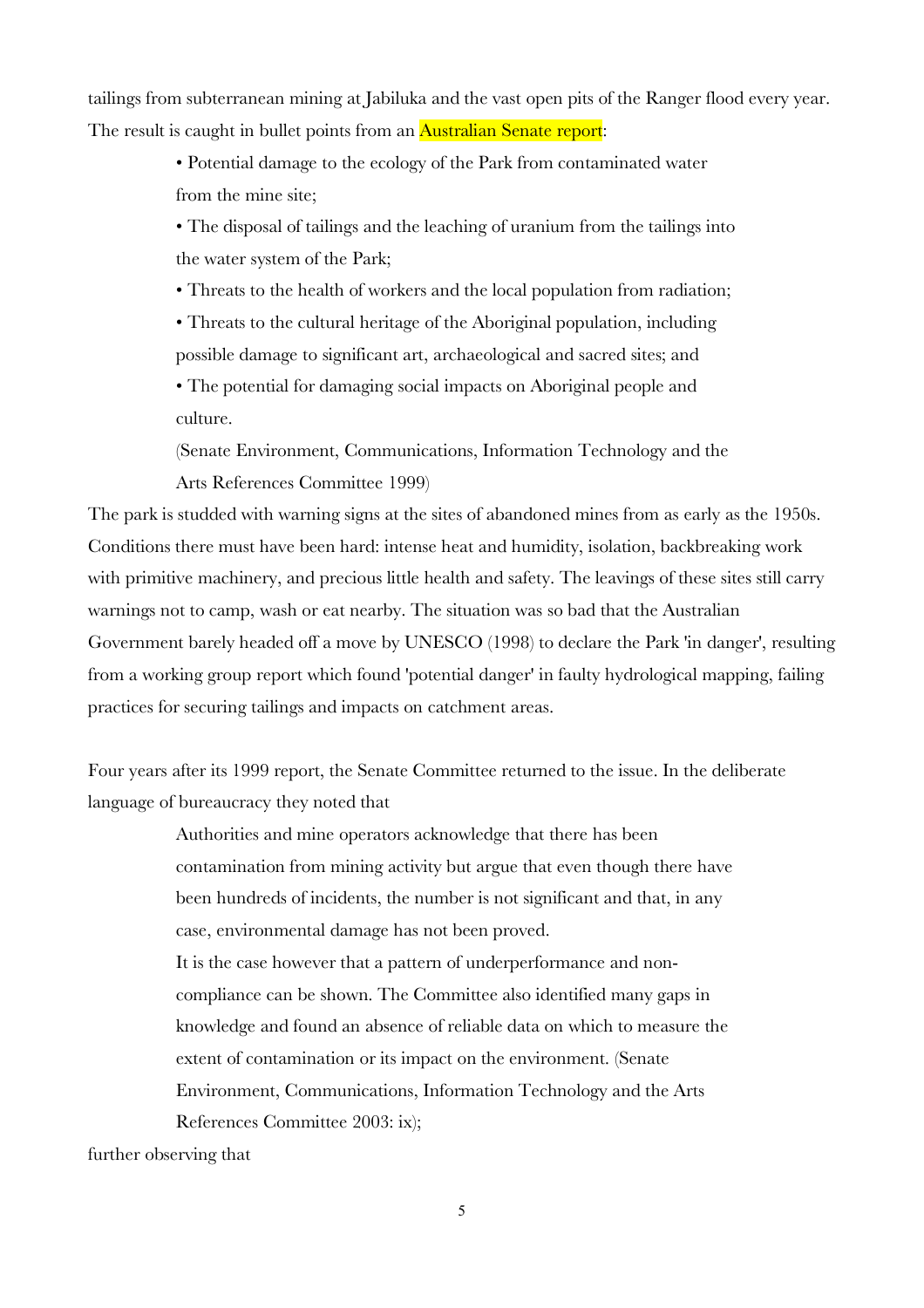The Mirrar People, although Traditional Owners, have no direct role in the regulatory system and power of veto was removed in 1976 over both the Ranger and Jabiluka mining rights for the Mirrar and the NLC. This was despite Justice Woodward's statement in 1974 that 'to deny to Aborigines the right to prevent mining on their land is to deny the reality of their land rights'. (Senate Environment, Communications, Information Technology and the Arts References Committee 2003: x)

The exclusion of those most affected by mining from decision making is a typical form of environmental governance. It makes clear that indigenous populations can be treated with the same disdain as the natural environment, while simultaneously revealing that the 'local' is indeed comprised of both people and place. The effects on health and ways of life through the mortality or mutation of local food sources are intensely local, but the traditional owners recognise their global connectedness. Writing to Ban Ki-moon in the wake of the Fukushima disaster, senior traditional owner Yvonne Margarula was saddened that uranium from her lands now contaminated Japan, requesting that Jabiluka, abandoned as an active mine after years of protest, be returned to the Park (Murdoch 2011).

Writing in 2013, Grumbine and Pandit (2013) count 292 dams under construction in the Indian Himalayas, and a further 129 dams in neighbouring Himalayan countries destined to supply India. Previous dam building in India has displaced anywhere between 16.4 to 40 million (Negi and Ganguly 2011) almost all of them in the so-called tribal areas, with massive loss of forest and animals as well as the diversity of human cultures. Press coverage of protests aimed at preserving wilderness in the mid-Western USA, or of historical artefacts at Aswan on the Nile, has scarcely been matched in the case of the massive displacement of the poor in projects like the Narmada River dams in India, despite the best efforts of novelist Arundhati Roy (1999, 2010). The Chinese government's official statistics for internally displaced populations associated with the development of the Three Gorges alone stands at 1.3 to 1.9 million people (Chao 2001), while even Xinhua (2007), the official news agency, reports that pollution, silting, erosion, and poorly-understood meteorological effects of replacing agricultural land with vast reservoirs are taking a serious toll on the Yangtze. The Chinese sturgeon is one of several fish species threatened with extinction, along with the livelihoods of their traditional fisherfolk, while water-borne disease is an increasing hazard on the banks of the now stagnant reservoirs.

Petroleum industries have been displacing and poisoning indigenous people since the destruction of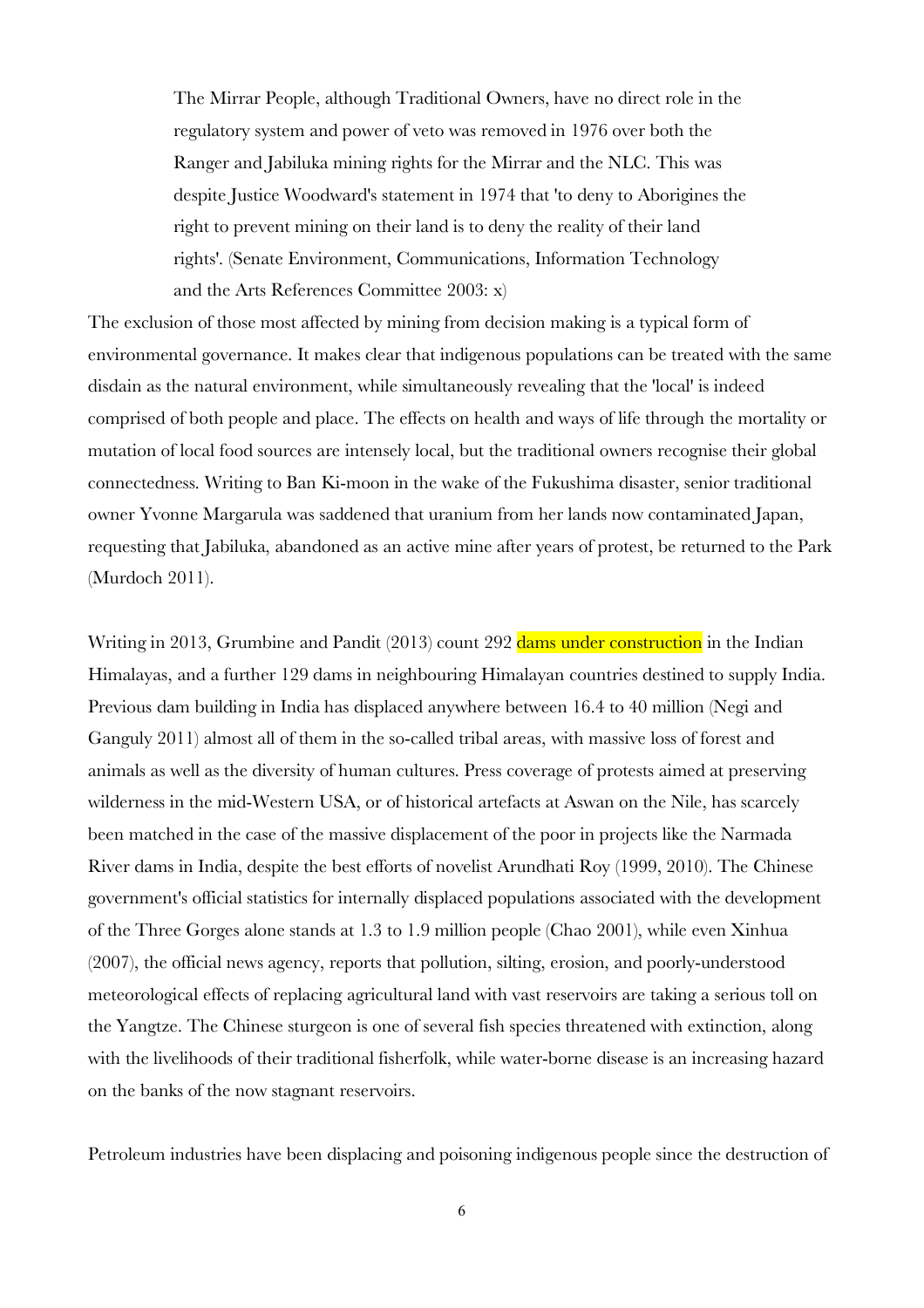Bedouin wells by oil seepage in the 1930s. Nuclear and hydro power equally target the indigenous. The integral waste of capital begins, as it did in colonial expansion, in the decimation of indigenous populations. Are metropolitan populations immune to this 'darker side of modernity', to use Walter Mignolo's phrase (2011)?

The posthuman is not just a classy theory addressing affective properties of more-than-human assemblages. Actually existing post-humanity takes the form of corporations like Enron and Chevron/Texaco. We thought cyborgs would be like Robocop, humans with chips inserted. The myth obscures the reality: that there are already cyborgs composed of massively interconnected computer arrays with human bio-chips. They survive and reproduce parasitically, by extracting profit from energy grids connecting the unmanaged turbulence of deregulated and automated markets with aggressively active users (scarcely be caught in the term 'consumers'), whose instinctive needs are no longer socialised as desires but, on the hetero-normative model of the protestant regulation of sexuality, diminished to demand. Modelled on this frustrated masculinist conformation of instinct to economics, the assertion of the right to choose becomes the angry consumerism we recognise in the gun and car lobbies, now extended to the right to network communication, regardless of its environmental and human consequences. *Théorie Communiste* (2011) is wrong to argue that the working class is no longer working and therefore has no purpose (or identity): the old working class is required to destroy the overproduction that generates crises in pursuit of growth. This disciplined labour of consumption is marked subjectively by its asocial and unhappy demand, an alienation parallel to that of factory workers in an earlier stage of capital. No longer tied to the body as instinct, or to socialisation of desire, demand is entirely economic, structured as choice for economic and biopolitical management. We are post-human to the extent that as subjects of cyborg capital we are losing our grounds in body and sociality. This is the contemporary formation of unhappiness.

Corporate actor-networks, both fiscal cyborg and alienated posthuman, are socio-political agents whose other-than-human standing is confirmed by their motivation by profit, regardless of all other externalities: aesthetic, environmental and today very clearly human. Their environment is not the physical world but the financial. Their laws are not convivial but brutally competitive even to the point of self-defeat.

Example: both fuel and asphalt prices spiked in April 2012, the period of the greatest intensity in the Syrian uprisings, and civil strife in Bahrein, Tunisia and Egypt. The two prices are locked because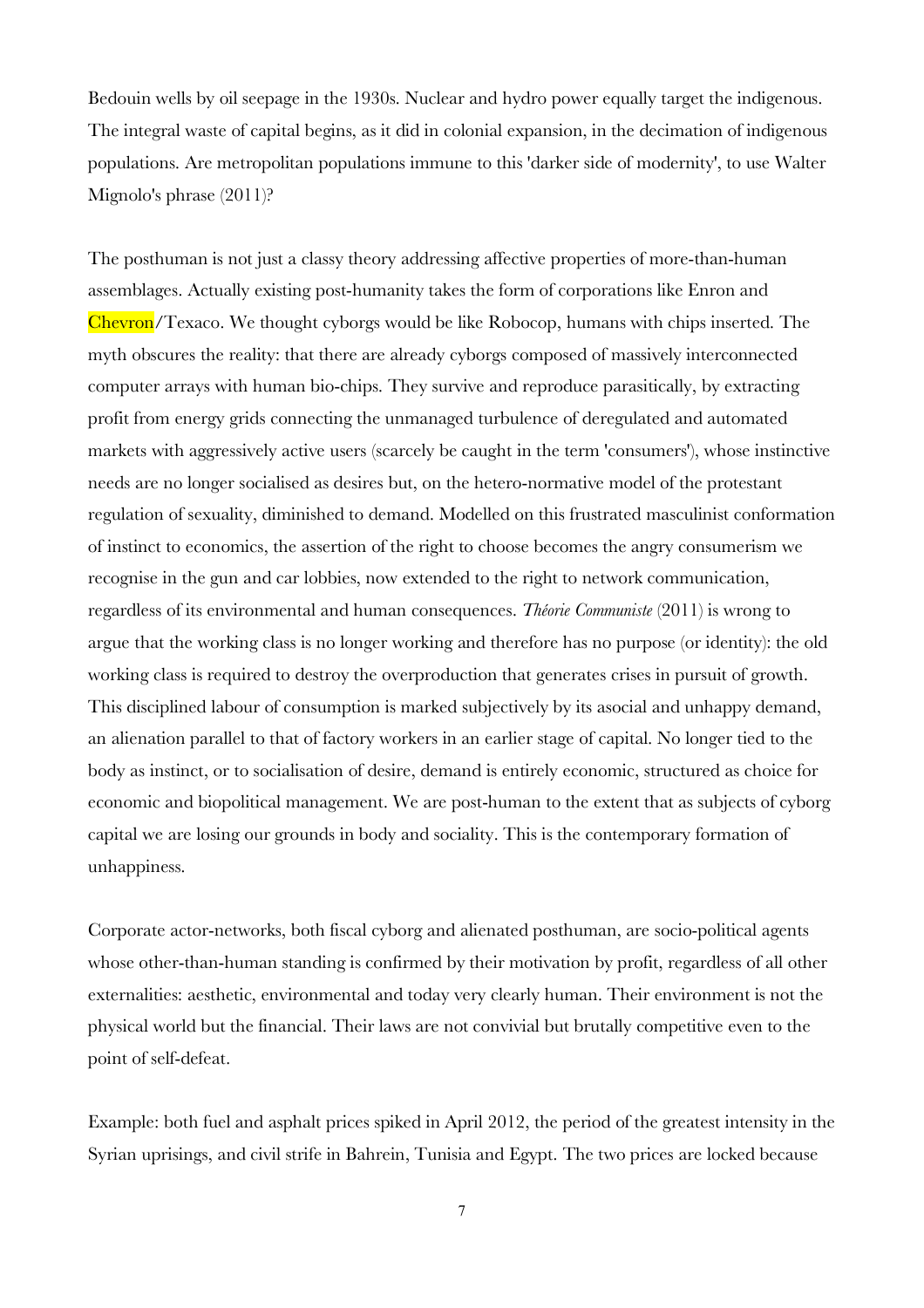once oil reaches a certain price, it becomes economically feasible to mine for fuel the Athabasca tar sands and other sources of low-grade fossil material, previously used for road building. At such prices, laying oil-derived asphalt, an infrastructural cost normally borne by states, becomes increasingly expensive: cars must compete with roads for increasingly costly primary materials even though neither makes sense without the other.

If repairing the degradation of the environment, air pollution, black carbon particles or any other non-fiscal feature can be rendered profitable, then polluting is logical. But if it cannot, then from the cyborg perspective, dumping excess production into the natural environment and the human biomass is still a cost-free method for resolving crises of over-production. A lose-lose scenario, up to and including rendering their own life-cycle as profitable enterprises impossible by exploiting the sources of wealth, human creativity and natural processes, to the point of collapse.

According to one tanker industry body, 5.7 million barrels of crude oil have been lost in maritime spillages since 1971 (ITOPF 2012). They note that the vast majority of spills are less than 7 barrels, and that statistics on these are hard to come by and not included. If we add to these therefore almost certainly conservative figures spills from oil rigs like Deepwater Horizon, and land-based spills and leaks from pipelines, drilling rigs, refineries and events like the Lac-Mégantic tanker train derailment of 2013, the losses are almost certainly at least treble. These figures do not include the costs of the energy required both to drill and to clean up and store waste product.

A NOAA survey for the World Bank estimates 150 to 170 billion cubic meters of flared gas a year, representing 27% of US consumption or \$40 billion, adding about 400 million tons of carbon dioxide into the atmosphere per annum (NOAA 2007). The ordinary volatility of fossil fuels exposed to the air, transport costs, the drips, leaks and accidents associated with them, and the endless small wastage from inefficient generators and end-use in factories, public space and homes continue the sorry tale. It includes the energy frittered away in lengthy transmission cables, and in the transport mechanisms used to carry the organised electricity of digital messages and their negentropic efforts at storage and security. The amount of light thrown uselessly upwards by street lighting makes the night sky invisible: power pylons generate waste radiation, as do mobile phones and computers. Energy, the world's biggest and most strategic industry, intimately involved with water, agriculture, industry, finance and creativity, is founded on throwing away vast quantities of its major product, heading off crises of over-production while creating artificial scarcity. Every time energy is moved or converted into different forms, the first law of thermodynamics tells us that no energy is lost, but the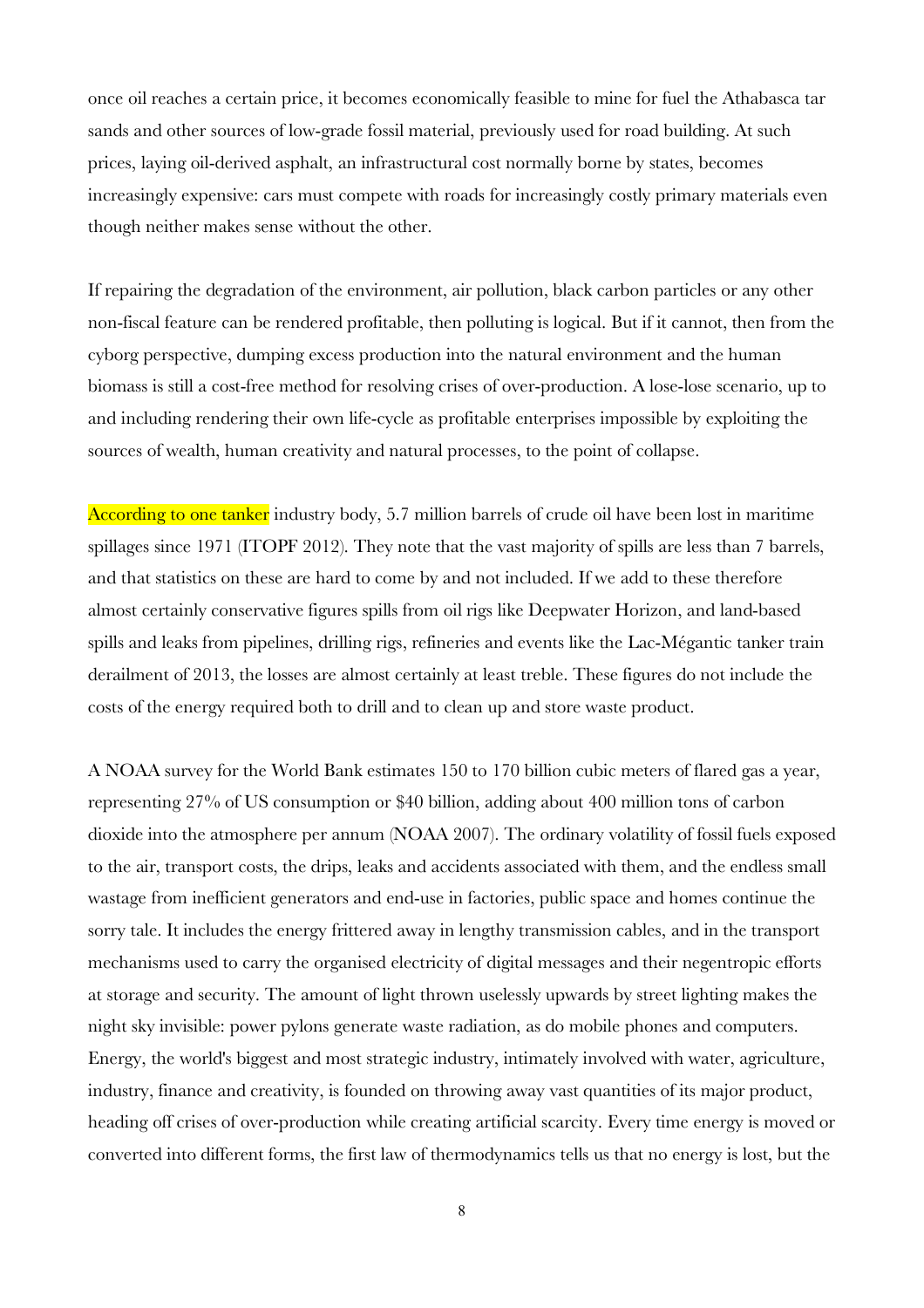second tells us that it degenerates from energy that can do work into heat or noise, by which the industry understands energy at temperatures too low or forms too random to be useful. The unwillingness to capture this low-level energy – for example to use waste gas to power the drilling operation, or to provide local energy needs – is typical of the profligacy integral to the energy cycle as it operates under capital. We ought to be surprised that the same profligacy extends to the waste of environments and people living closest to the major energy production sites and transportation routes. Sadly we do not even notice that, in colluding with the demolition of indigenous cultures and peoples, we deprive ourselves of our most powerful visions, exploitative though they be, of utopian exit from the uninhabitable present.

Those who are not privileged to sit at the centre of intellectual and finance capital produce a diminishing amount of the value in each commodity. Those who can, or are forced to, work, and are treated like the victims of the Bangladeshi factory collapse of April 2013: supernumerary, unregarded, a repressed that returns only momentarily as news item. Those who cannot are abandoned to civil war, famine and disease: conditions that, in the case of the Congolese war, have persisted for over a decade as the unconscious of metropolitan consumption (United Nations 2002). Meanwhile metropolitan populations, superfluous to both intellectual work and offshore industry, with diminishing health, education and social resources, prey to drugs and guns, are pushed further into ghettos that increasingly resemble the reservations set aside for indigenous peoples in the genocidal heyday of settler expansion. With the abdication of vision common to parliamentary parties of the industrialised and in many instances the industrialising world, the only organic intellectuals left are the gangs, hounded by police in an ethnoclass war to secure human status (Wynter 2003) that extends increasingly into Europe from its origins in 1930s USA. Between civil war and gang war, the trajectory of the mode of destruction instigated by consumerism would appear to lead to the auto-destruction of the consumer class.

Waste is not an unfortunate by-product of consumerism. Without waste, including the spectacular waste of flared gas and street lighting, there can be no consumer capital: in the consumer society, we are all Batailleans. Waste takes the form not only of garbage, or of waste electrical and electronic equipment (WEEE) and waste energy integral to energy economics, but of populations excluded from the centres of capital. Productive labour of the old proletarian kind still persists, but downgraded and exported: it is in countries where productive labour remains significant that we still find a recognisably working-class mode of politics, as in Tunisia and Egypt in January and February 2011, even though mass protests and direct action were promptly painted in the colours of post-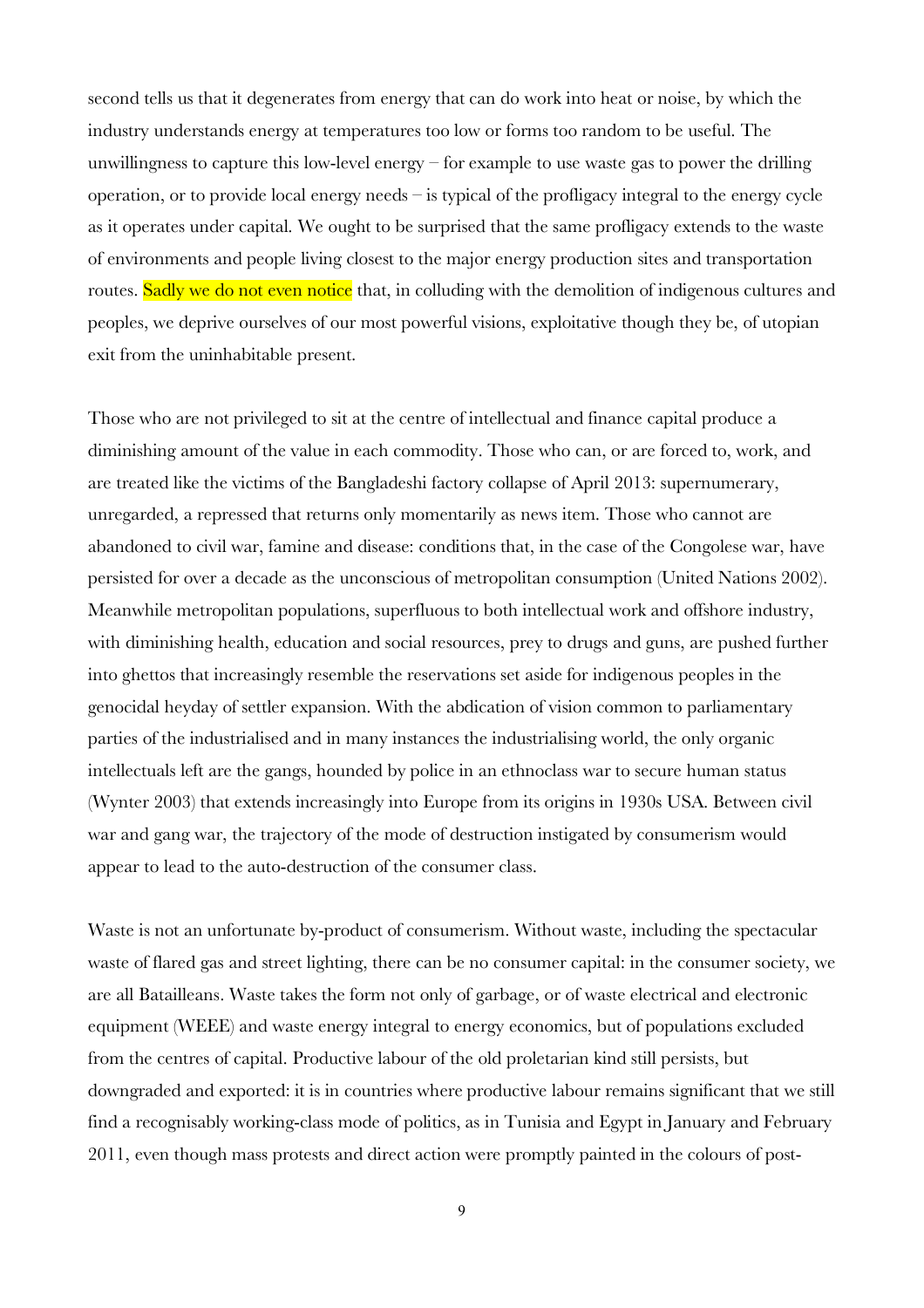industrial social media by Western news coverage. The protest against corruption was in part a protest against the systemic waste of common wealth and popular energies by the ruling kleptocracy. That nothing similar has happened in the UK or Russia has everything to do with the move from material to symbolic production, and politics conducted through the same exchange of symbols that provides such economic growth as persists. Neo-colonial production likewise is founded on the systemic waste to which it contributes in the cycles of fashion and consumption. The undoubted catastrophe of WEEE, and the consistently colonial structure of the recycling industry (Gabrys 2010, Grossman 2007) can still be seen as curable aberrations: analysis of energy helps reframe that analysis as beyond reformist cures: we are on the trail of an integral waste.

This is not only the waste produced by the built-in obsolescence required to generate new debt for new sales of new equipment, but the endemic structural waste produced by electricity generation and transmission as typical capitalist operations. Even prior to the privatisation of national energy grids, energy industries were built in order to waste power. The process goes as far back as the enclosures, when peasants were forbidden to collect firewood from the old common land. A division of labour between suppliers and consumers of energy structured the development of coal mining, and later of huge generating projects, too big to allow competitors to enter the market. The centralisation and scale implied distance from the end-users, with the rare exception of companies like Ford who built their own generating plants next to their factories. With the move to electrical power, the distances increased, especially from geothermal, hydroelectric and nuclear sources. But even coal and gas plants were built far from population centres, joined by long transmission lines. There is a formula in electrical engineering to the effect that for every kilometre of transmission, there is a corresponding loss of energy, converted to heat, waste magnetic fields and noise. This wastage has become integral to the management of the electrical industries.

Crisis can be shared socially by distributing debt (future growth that will no longer occur) to the precariat. As a bonus, the free labour of creativity migrates the general intellect from the interior of capital, turning it into an economic externality and remaking it, alongside the natural environment and indigenous people, under the trite artifice of 'The Tragedy of the Commons' (Hardin 1968), a tragedy historically without exception brought about by privatising what had been social. Accounting as externality has historically been the prelude to over-exploitation and destruction. Paradoxically, economics accounts for externalities as at once zero and infinity: of no cost, but infinitely available. Everyone else has learned that environments are finite, and that indigenous peoples are supernumerary, as the genocide continues by proxy wars, mass displacement, imported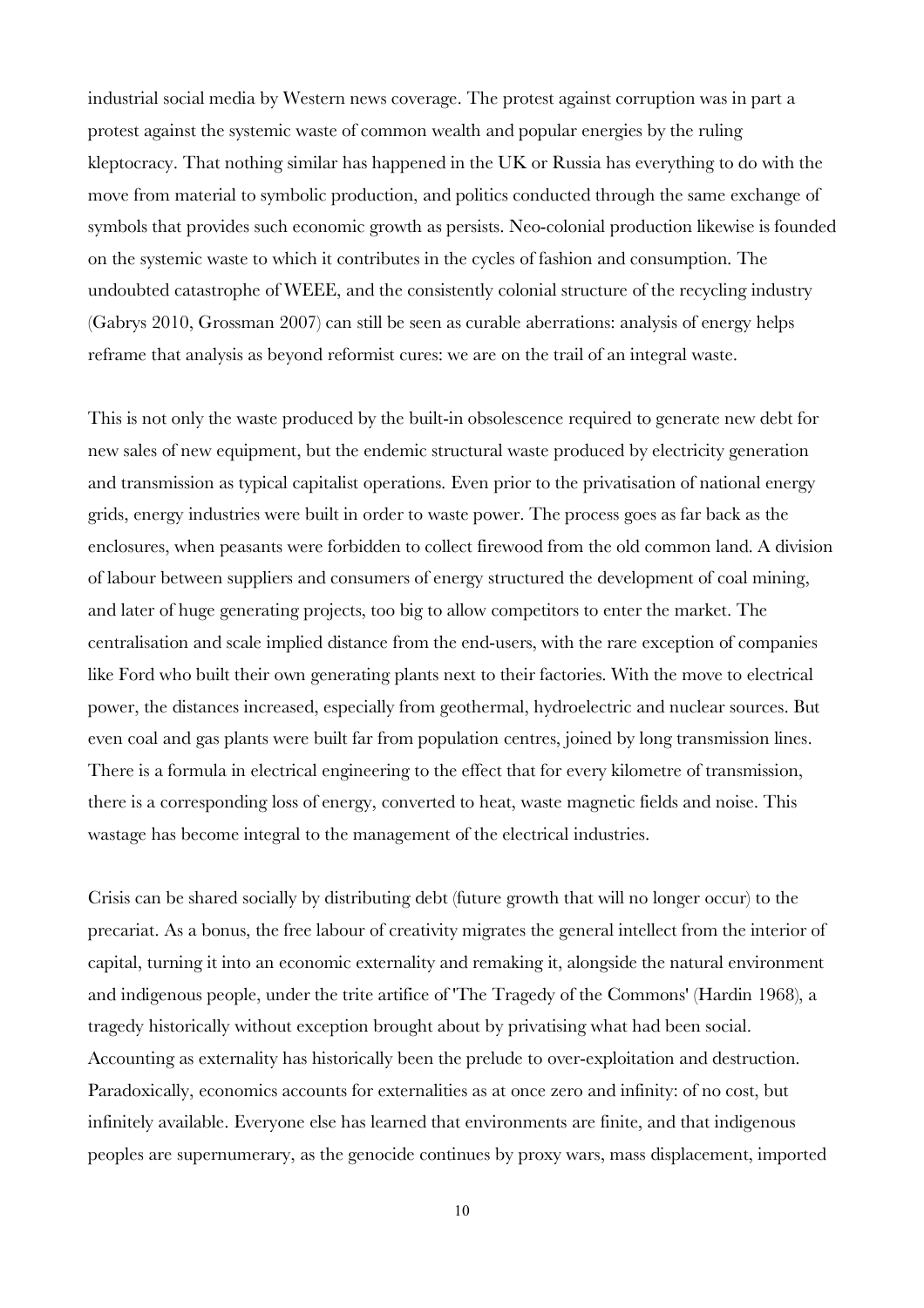alcohol and drug addiction, introduced disease and toxic wastage. Following the dialectical path of colonisation and externalisation, the more it becomes environment, the more open the general intellect is to the same abuse as the natural world and indigenous peoples. The theory of finite social creativity combines with the proletarianisation of debt and increasingly disciplined consumerism to suggest that the final task of the working class, as the mode of production becomes mode of destruction, is to annihilate itself with pharmaceuticals and junk food, environmental destruction and an increasingly trivial or instrumental culture. In this too colonialism's continuing assault on indigenous peoples provides a model for capital's future.

As Gorz (2010) argues, either way capital comes to an end, barbarously or in a more civilised mode. The corporate cyborg is not human. It has no shame. It does not care about humanity or the planet. Its logic is suicidal. It rules through the cyborg government we know as The Market, and its puppets occupy the presidencies of all the major states. All those Hollywood movies about zombies and robots are coming home to roost. We must choose between neo-liberalism, reformism, or radical change: we die, or we submit to the eco-fascism of enforced rationing, or we build alternatives. It is time for a polity without externalities, a polity inclusive of indigenous peoples and their lands. We should at the very least extend citizenship to include those currently excluded from human rights by their lack of it: indigenous peoples and migrants. Indigeneity and environmentalism alike teach us that people and land are inseparable. We should therefore extend our polity to include non-human agents. After all, we already include the inhuman technical ensemble of the market as a political actor. What is so frightening about including forests, mountains and oceans in an unimaginably new democracy?

*An earlier version of this paper was given as part of the "Media of the Earth" panel at Transmediale, Berlin, February 1, 2014* 

## **References**

- Bennett, Jane (2010). *Vibrant Matter: A Political Ecology of Things.* Durham NC: Duke University Press.
- Center for Constitutional Rights (2009). *Factsheet: Shell's Environmental Devastation in Nigeria*. http://ccrjustice.org/learn-more/faqs/shell%2526%2523039%3Bs-environmentaldevastation-nigeria
- Chao, Julie (2001). Relocation for Giant Dam Inflames Chinese Peasants. *Palm Beach Pos*t, 15th May. Republished by *National Geographic News*. http://news.nationalgeographic.co.uk/news/pf/58264160.html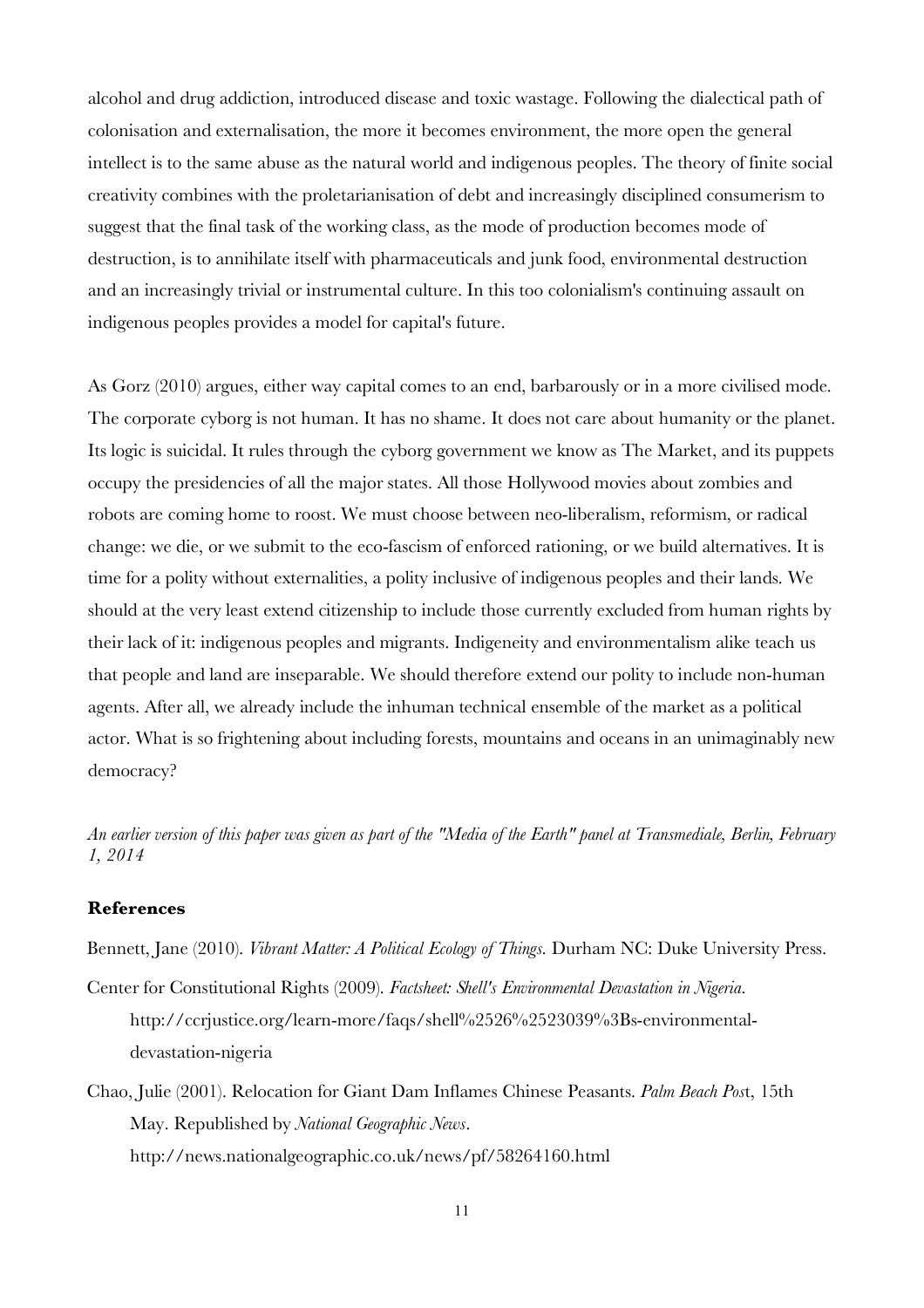- Gabrys, Jennifer (2010). *Digital Rubbish: A Natural History of Electronics*. Ann Arbor: University of Michigan Press.
- Gorz, André (2010). *Ecologica* trans Chris Turner. London: Seagull.
- Greenpeace International (2013). *Black Ice: Russia's Ongoing Oil Spill Crisis*. http://www.greenpeace.org/international/en/campaigns/climate-change/arcticimpacts/The-dangers-of-Arctic-oil/Black-ice--Russian-oil-spill-disaster/
- Grossman, Elizabeth (2007). *High Tech Trash: Digital Devices, Hidden Toxics, and Human Health*. Washington DC.: Shearwater.
- Grumbine**,** R. Edward and Maharaj K. Pandit (2013). Threats from India's Himalaya Dams. *Science*, Vol. 339 no. 6115, 4 January: 36-37.
- Hardin, Garrett (1968). 'The Tragedy of the Commons' *Science* n.162, 1245-8.
- ITOPF (2012). 'Statistics'. International Tanker Owners Pollution Federation. http://www.itopf.co.uk/information-services/data-and-statistics/statistics/
- Koomey, Jonathan G. (2007). *Estimating Power Consumption by Servers in the US and the World*. Stanford: Lawrence Berkeley National Laboratory, Stanford University, February. http://enterprise.amd.com/Downloads/svrpwrusecompletefinal.pdf
- Mignolo, Walter D (2011). *The Darker Side of Modernity: Global Futures, Decolonial Options.* Durham NC: Duke University Press.
- Murdoch, Lindsay (2011). 'Forget the billions, return Jabiluka site to Kakadu, say traditional owners'. *Sydney Morning Herald*. 7 April. http://www.smh.com.au/national/forget-the-billionsreturn-jabiluka-site-to-kakadu-say-traditional-owners-20110406-1d4kv.html
- Negi, Nalin Singh and Sujata Ganguly (2011). *Development Projects vs. Internally Displaced Populations in India: A Literature Based Appraisal*. COMCAD Arbeitspapiere - Working Papers No. 103, Series on Environmental Degradation and Migration. Bielefeld: Center on Migration, Citizenship and Development
- NOAA (2007). *First Global Satellite Survey on Gas Flaring*. National Oceanic and Atmospheric Administration/World Bank. http://web.worldbank.org/WBSITE/EXTERNAL/TOPICS/EXTOGMC/EXTGGFR/0, ,contentMDK:21457705~pagePK:64168445~piPK:64168309~theSitePK:578069,00.html
- Nye, David E (2010). *When the Lights Went Out: A History of Blackouts in America.* Cambridge MA: MIT Press.